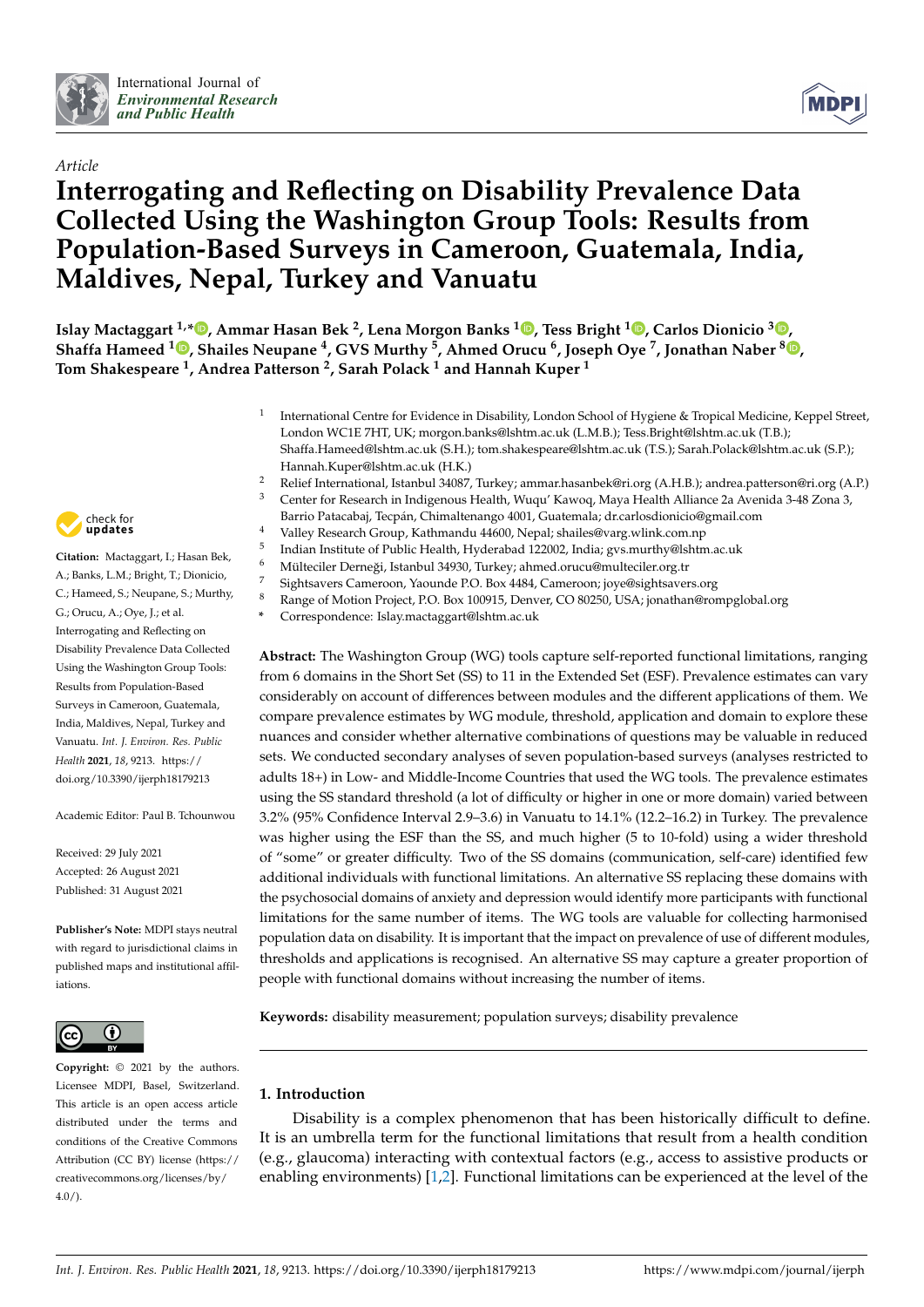body (impairments, e.g., disorders of the eye), person (activity limitations, e.g., seeing) or society (participation restrictions, e.g., going to work).

The global prevalence of disability is commonly cited as 15%, as proposed in the 2011 World Report on Disability [\[3–](#page-12-2)[5\]](#page-12-3). This estimate is based on pooled analyses of the 2002–2004 World Health Surveys, which included self-reported data on functional limitations in 8 "life domains" (including mobility, sleep and energy, and interpersonal activities) from adults aged 18 and above across 59 countries [\[4\]](#page-12-4). This figure has been central to global advocacy efforts since its publication and has been leveraged by disability stakeholders to encourage policy makers, development donors, the private sector and the general public to dedicate appropriate resources and attention to disability inclusion [\[6](#page-12-5)[,7\]](#page-12-6). However, the methodology used to arrive at the estimate is not directly comparable to prevalence estimates derived from population-based surveys of disability using prevailing methods.

The dominant prevailing methodology for estimating disability prevalence in a given population is to use the Washington Group (WG) questions. The Washington Group on Disability Statistics was originally established in 2001 as a United Nations Statistical Commission Group to improve and standardise disability measurement in national surveys and censuses [\[8\]](#page-12-7). The WG questions capture self-reported activity limitations in functional domains described in the International Classification of Functioning, Disability and Health (ICF); for example, reported difficulties seeing, hearing and with mobility [\[9\]](#page-12-8). The questions purposefully focus on activity limitations rather than impairments or participation restrictions. Activity limitations are perceived to be universal, allowing for comparable data collection across settings [\[10\]](#page-12-9). Conversely, measurements of impairments would require clinical expertise and equipment beyond the scope of many surveys, and participation restrictions may vary too much between contexts to develop universally applicable questions. The WG questions have been used in over 100 national censuses to date [\[11\]](#page-12-10). They are recommended by numerous United Nations agencies and international disability advocates, both as a tool to disaggregate the Sustainable Development Goal (SDG) Indicators, and to monitor implementation of the United Nations Convention on the Rights of People with Disabilities (UNCRPD) [\[11](#page-12-10)[,12\]](#page-12-11).

There are several different WG modules recommended for the adult or all-age (5+) populations, as summarised in Table [1.](#page-2-0) In addition, and not the subject of this paper, the WG/UNICEF Child Functioning Module has been developed to capture data on children aged 2 to 17 [\[13\]](#page-12-12). The modules range in breadth from the 6 functional domains captured in the Short Set (SS) to the 11 captured in the Extended Set (ESF). The SS was developed primarily for use in censuses and thus focuses on a subset of "core" functional domains from the ICF that are anticipated to identify "the majority but not all" persons with disabilities and to represent the most commonly occurring limitations [\[14\]](#page-12-13). Notably, the SS does not include psychosocial domains, which are instead captured in longer modules designed for population-based surveys where resources allow. There are other differences. The ESF contains a number of optional questions, allowing users to capture more detail in certain domains. For example, while the SS contains one question each on seeing and mobility respectively, the ESF includes difficulty seeing at a distance or nearby, and difficulty walking both a long and a short distance. Additionally, some domains include multiple items. There are also hybrid options: the Labor Force Survey Disability Module (LFS-DM, referred to in some studies as the Modified Extended Set) includes eight domains (short set, plus anxiety and depression), and the Short Set Enhanced (SS-E) adds two further upper-body functioning questions. Respondents are asked separately whether they use common assistive products (glasses, hearing aids or mobility support) in the ESF, but this is embedded into the relevant question in the SS ("do you have difficulty seeing, even when wearing your glasses"). According to the tool's developers, the estimated time to administer each module per respondent ranges from 1.5 min for the SS, to 10–12 min for the ESF [\[15\]](#page-12-14).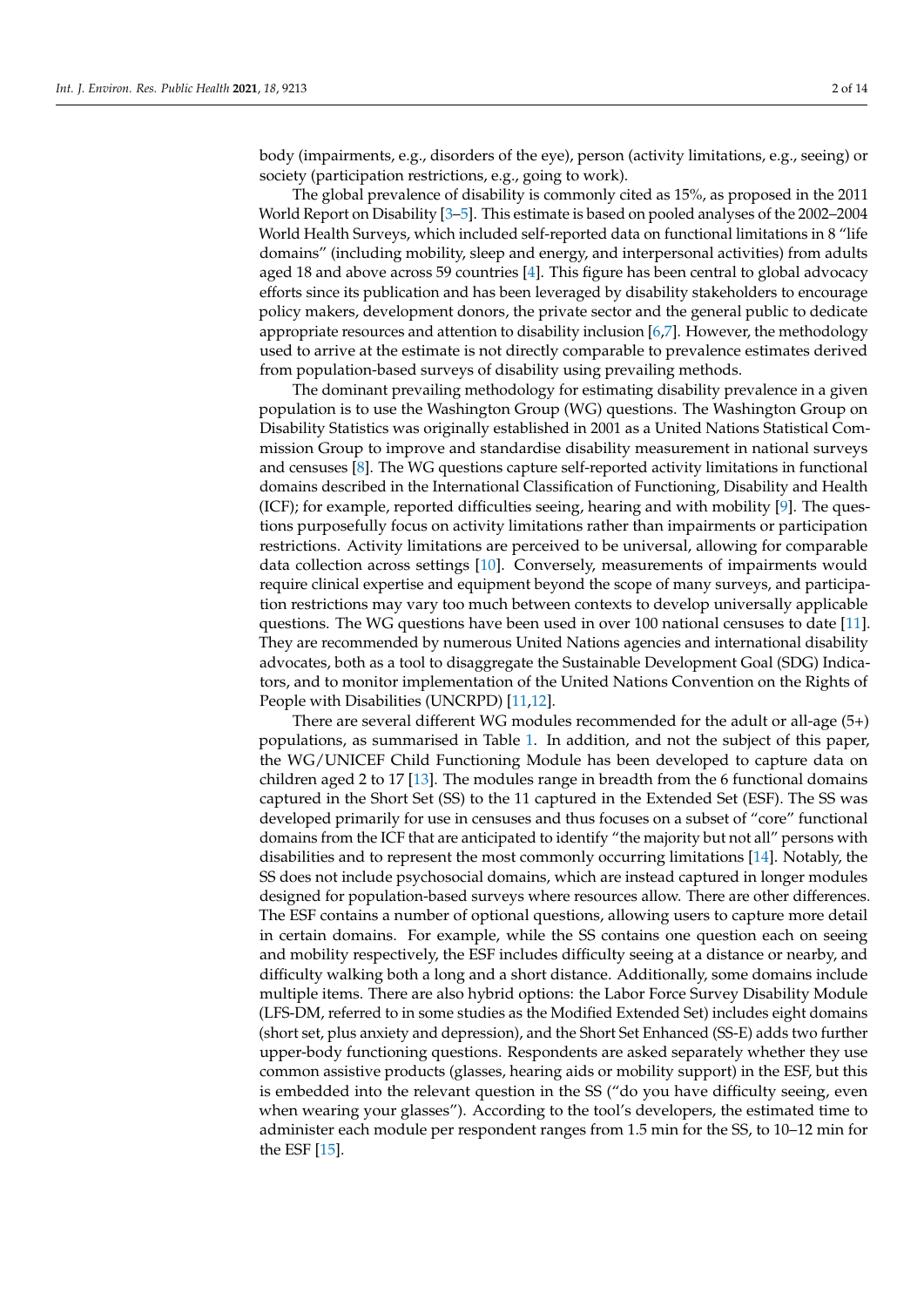<span id="page-2-0"></span>

| Module                                           | Items                                                                                                                                                                                                                                                                                                                                                                                                                                                                                                                                                                                                                                                                                                                                  | <b>Response Options</b>                                                                                                                                                                                                                        | Threshold-Standard                                                                                                                  | Threshold-Wide                                                               |
|--------------------------------------------------|----------------------------------------------------------------------------------------------------------------------------------------------------------------------------------------------------------------------------------------------------------------------------------------------------------------------------------------------------------------------------------------------------------------------------------------------------------------------------------------------------------------------------------------------------------------------------------------------------------------------------------------------------------------------------------------------------------------------------------------|------------------------------------------------------------------------------------------------------------------------------------------------------------------------------------------------------------------------------------------------|-------------------------------------------------------------------------------------------------------------------------------------|------------------------------------------------------------------------------|
| Short Set (SS)                                   | Do you have difficulty in seeing, even if wearing glasses?<br>1.<br>Do you have difficulty in hearing, even if using a hearing aid?<br>2.<br>Do you have difficulty walking or climbing steps?<br>3.<br>Do you have difficulty remembering or concentrating?<br>Do you have difficulty with self-care, such as washing all over<br>5.<br>or dressing?<br>Using your usual language, do you have difficulty<br>6.<br>communicating, for example understanding or being<br>understood?                                                                                                                                                                                                                                                   | No difficulty<br>Some difficulty<br>A lot of difficulty<br>Cannot do at all<br>$\bullet$                                                                                                                                                       | Any domain a lot of difficulty or<br>unable to do                                                                                   | Any domain some difficulty                                                   |
| Labor Force Survey Disability<br>Module (LFS-DM) | Short Set as above, plus anxiety and depression questions detailed<br>below:<br>How often do you feel worried, nervous or anxious?<br>7.<br>Thinking about the last time you felt worried, nervous or<br>8.<br>anxious, how would you describe the level of these feelings?<br>How often do you feel depressed?<br>9.<br>10.<br>Thinking about the last time you felt depressed, how<br>depressed did you feel?                                                                                                                                                                                                                                                                                                                        | Ouestions 7 and 9:<br>Daily<br>Weekly<br>Monthly<br>A few times a year<br>Never<br>$\bullet$<br>Ouestions 8 and 10:<br>A little<br>A lot<br>Somewhere between a little and a lot                                                               | Either domain daily and a lot                                                                                                       | Either domain daily or weekly and a<br>lot, or in between a little and a lot |
| Short Set Enhanced (SS-E)                        | Labor Force Survey Disability Module as above, plus upper body<br>function questions detailed below:<br>Do you have difficulty raising a 2-litre bottle of water or soda<br>11.<br>from waist to eye level?<br>Do you have difficulty using your hands and fingers, such as<br>12.<br>picking up small objects, for example, a button or pencil, or<br>opening or closing containers or bottles?                                                                                                                                                                                                                                                                                                                                       | No difficulty<br>Some difficulty<br>A lot of difficulty<br>$\bullet$<br>Cannot do at all                                                                                                                                                       | Either domain a lot of difficulty or<br>unable to do                                                                                | Any domain some difficulty                                                   |
| Extended Set on Functioning (ESF)                | Short Set Enhanced as above, plus pain and fatigue questions<br>detailed below:<br>In the past 3 months, how often did you have pain?<br>13.<br>Thinking about the last time you had pain, how much pain<br>14.<br>did you have?<br>In the past 3 months, how often did you feel very tired or<br>15.<br>exhausted?<br>Thinking about the last time you felt very tired or exhausted,<br>16.<br>how long did it last?<br>Thinking about the last time you felt this way, how would you<br>17.<br>describe the level of tiredness?<br>In addition: use of assistive products was asked as separate<br>questions, and respondents were asked whether they have difficulties<br>with, domain with, and separately without, their products | Ouestions 13 and 15:<br>Never<br>Some days<br>Most days<br>Every day<br>Questions 14 and 17:<br>A little<br>A lot<br>$\bullet$<br>Somewhere between a little and a lot<br>Question 16:<br>Some of the day<br>Most of the day<br>All of the day | Pain: Every day and a lot<br>Fatigue: Most days and all of the day<br>Every day and most of the day<br>Every day and all of the day | No change                                                                    |

# **Table 1.** Washington Group modules and thresholds.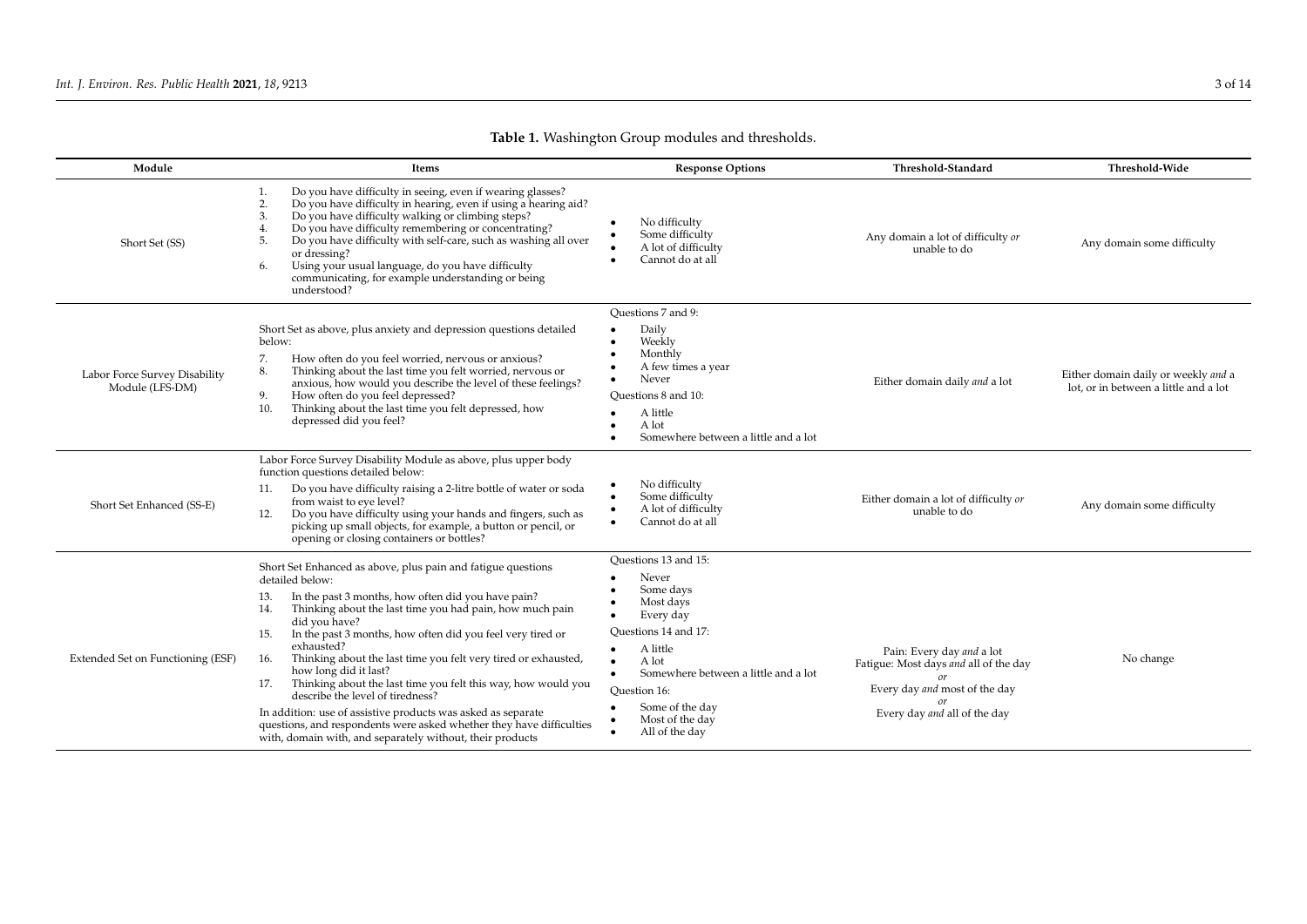In terms of analysis, the World Report on Disability used Item Response Theory and Rasch modelling techniques to ascertain an *a posteriori* binary disability threshold cut-off based on the distribution of observed data in the World Health Surveys. In contrast, the WG questions use *a priori* cut-offs to determine the proportion of the population "at risk of restricted participation" based on their response on a rating scale (predominantly a four-point scale per question of "no difficulty", "some difficulty", "a lot of difficulty" or "unable to do") [\[16\]](#page-12-15). The standard pre-determined threshold recommended for calculating internationally comparable disability prevalence data is to include anyone reporting "any domain a lot of difficulty or cannot do", but response options differ for several domains (anxiety, depression, pain and fatigue), and a wider threshold (some difficulty or worse) is often reported alongside, or in place of, the standard threshold in the literature [\[17\]](#page-12-16).

Population-based disability estimates derived using the WG tools can vary considerably and are frequently lower than 15% [\[18\]](#page-12-17). In part, this will be related to contextual differences between settings that impact on prevalence—for example, cultural understandings and reporting of functional limitations, population demographics or access to health or rehabilitative services [\[6](#page-12-5)[,19\]](#page-12-18). From a methodological perspective, differences may also be related to variability in the choice of WG module in different data collection activities, the sub-group of the population included (e.g., whether children or institutionalised populations are sampled) and the threshold set for calculating disability prevalence, all of which directly impact on outputs by capturing a greater or lesser proportion of the population experiencing functional limitations [\[17,](#page-12-16)[20\]](#page-12-19). There may also be differences in the application of the module between surveys, namely, whether an individual self-reports or is reported for by a proxy; or the translation of questions and concepts across multiple indigenous languages.

The availability and international comparability of disability statistics has greatly improved with the adoption and use of the WG tools. However, variability in their application and in users' comprehension of nuanced differences between modules and in comparison to other approaches remain. A recently published report by Mitra and Yap (2021) includes prevalence outputs using the WG SS or other functional limitation tools from 41 countries [\[21\]](#page-12-20). The report describes wide variation in estimates between countries and uses a wider threshold of "any difficulty functioning" (i.e., including those reporting "some" or greater difficulty) to estimate a median functional difficulty prevalence of 12.6% across studies. However, the report does not explore the heterogeneity of methodologies across the studies or the implications of these on outputs and their interpretation.

In this paper, we aim to compare disability prevalence estimates by WG module, threshold, application and domain and assess whether alternative combinations of questions may be valuable. We approach this through secondary analyses of seven populationbased surveys in Low and Middle-Income Countries (LMICs) using the WG tools completed between 2013–2019.

#### **2. Materials and Methods**

#### *2.1. Population-Based Surveys*

We used data from cross-sectional population-based surveys using similar methods and sampling designs and completed by this manuscript's authorship group since 2013 in seven LMICs: Cameroon (North-West Province, 2013), Guatemala (National, 2016), India (Mahbubnagar district, Telangana State, 2014), Maldives (National, 2017), Nepal (Tanahun District, 2016), Turkey (Syrian Refugee population in Sultanbeyli district, Istanbul, 2019) and Vanuatu (SANMA and TORBA provinces, 2019). The methods and sample sizes for each survey are summarised in Table [2.](#page-4-0) All surveys included children, but we have restricted our analyses to adults 18 years and older because a separate tool developed by the Washington Group and UNICEF is recommended for children [\[22\]](#page-12-21).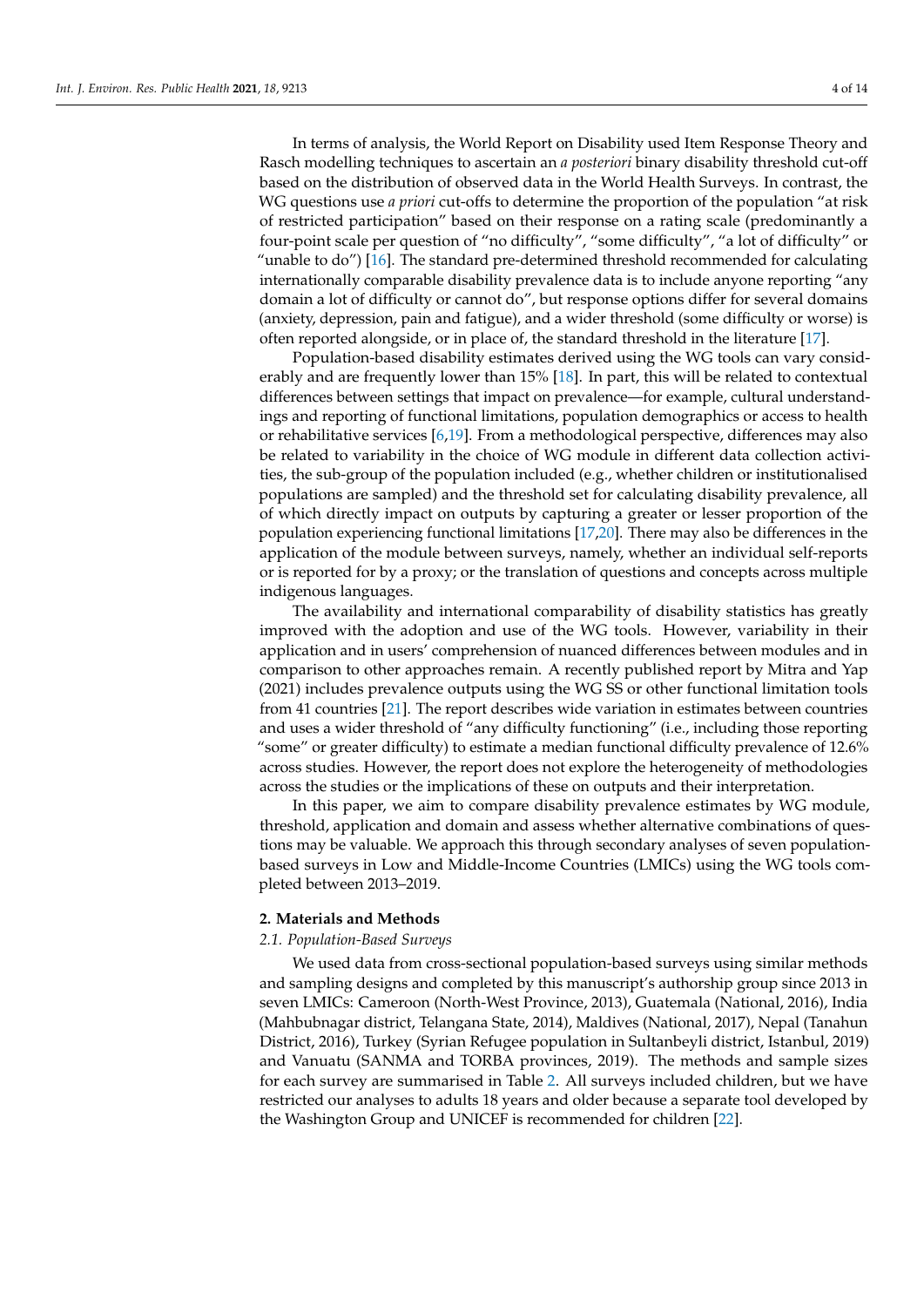| <b>WHO Region</b> ^                    | <b>AFRO</b>                                                                  | <b>AMRO</b>                                                                  | <b>SEARO</b>                                                                 | <b>SEARO</b>                                                                          | <b>SEARO</b>                                                                          | <b>EURO</b>                                                                                                                                          | <b>WRPO</b>                                                                                    |
|----------------------------------------|------------------------------------------------------------------------------|------------------------------------------------------------------------------|------------------------------------------------------------------------------|---------------------------------------------------------------------------------------|---------------------------------------------------------------------------------------|------------------------------------------------------------------------------------------------------------------------------------------------------|------------------------------------------------------------------------------------------------|
| Dataset name<br>(Country of origin)    | Cameroon                                                                     | Guatemala                                                                    | India                                                                        | Maldives                                                                              | Nepal                                                                                 | Turkey                                                                                                                                               | Vanuatu                                                                                        |
| Place, date                            | Fundong Health District<br>(North West), 2013                                | National, 2016                                                               | Mahbubnagar District,<br>Telengana State, 2014                               | National, 2017                                                                        | Tanahun District, 2016                                                                | Sultanbeyli district<br>Istanbul, Turkey 2019                                                                                                        | SANMA and TORBA<br>province, 2019                                                              |
| Sampling Strategy                      | Two stage Cluster<br>Sampling, Clusters of 80 $‡$                            | Two stage Cluster<br>Sampling, Clusters of 50 $\pm$                          | Two stage Cluster<br>Sampling, Clusters of 80 $\pm$                          | Two stage Cluster<br>Sampling, Clusters of 125 <sup>‡</sup>                           | Two stage Cluster<br>Sampling, Clusters of 200 $\pm$                                  | Syrian refugees only: 80<br>clusters of 50 people<br>selected from the<br>municipality refugee<br>database with probability<br>proportionate to size | Full population census                                                                         |
| WG modules                             | ESF                                                                          | <b>ESF</b>                                                                   | <b>ESF</b>                                                                   | $SS-E$                                                                                | $SS-E$                                                                                | SS-E                                                                                                                                                 | LFS-DM<br>Anxiety and depression<br>questions only asked if<br>self-report, not proxy          |
| WG respondent                          | Self unless unable to<br>communicate, no proxy if<br>unavailable             | Self unless unable to<br>communicate or if<br>unavailable after 2 visits     | Self unless unable to<br>communicate, no proxy if<br>unavailable             | Self unless unable to<br>communicate or if<br>unavailable after 3 or more<br>attempts | Self unless unable to<br>communicate or if<br>unavailable after 3 or more<br>attempts | Self unless unable to<br>communicate, no proxy if<br>unavailable                                                                                     | Self unless unable to<br>communicate or if<br>unavailable (after 2<br>attempts where feasible) |
| % WG completed by proxy                |                                                                              | 8.5%                                                                         |                                                                              | 36.8%                                                                                 | 6.4%                                                                                  |                                                                                                                                                      | 24.7%                                                                                          |
| Assistive products                     | Use of glasses, hearing aids<br>and mobility products<br>reported separately | Use of glasses, hearing aids<br>and mobility products<br>reported separately | Use of glasses, hearing aids<br>and mobility products<br>reported separately | Use of glasses, hearing aids<br>and mobility products<br>reported separately          | Use of glasses, hearing aids<br>and mobility products<br>reported separately          | Use of glasses and hearing<br>aids reported separately                                                                                               | Included within vision and<br>hearing question                                                 |
| Total Sample (response<br>rate%)       | 3567 (87%)                                                                   | 13,073 (88%)                                                                 | 3574 (88%)                                                                   | 5362 (82%)                                                                            | 5692 (95%)                                                                            | 3084 (77%)                                                                                                                                           | 56,402 (85%)                                                                                   |
| Sub-sample size (complete<br>$data\%$  | 1617 (96%)                                                                   | 8910 (85%)                                                                   | 2350 (99%)                                                                   | 3592 (100%)                                                                           | 4067 (100%)                                                                           | 1554 (99.7%)                                                                                                                                         | 31,362 (100%)                                                                                  |
| Average age (years), range<br>% Female | 44.5 (18-99)<br>70%                                                          | 38.7 (18-100)<br>54%                                                         | $39.2(18-98)$<br>54%                                                         | 39.4 (18-102)<br>$58.0\%$ <sup>+</sup>                                                | $43.0(18-96)$<br>57.7%                                                                | 34.8 (18-90)<br>56.3%                                                                                                                                | $37.7(18 - 115)$<br>49%                                                                        |

**Table 2.** Data sources (18+).

<span id="page-4-0"></span>ˆ WHO Regional Abbreviations: Africa (AFRO), Americas (AMRO), Eastern Mediterranean (EMRO), Europe (EURO), South-East Asia (SEARO), Western Pacific (WPRO) ‡ In each case, this included selection of enumeration areas (clusters) from most recent Census with Probability Proportionate to Size (PPS), followed by modified Compact Segment Sampling (CSS) within clusters until pre-determined number of participants per cluster enumerated without replacement. † Sample substantially different to census, age-sex adjusted estimates presented.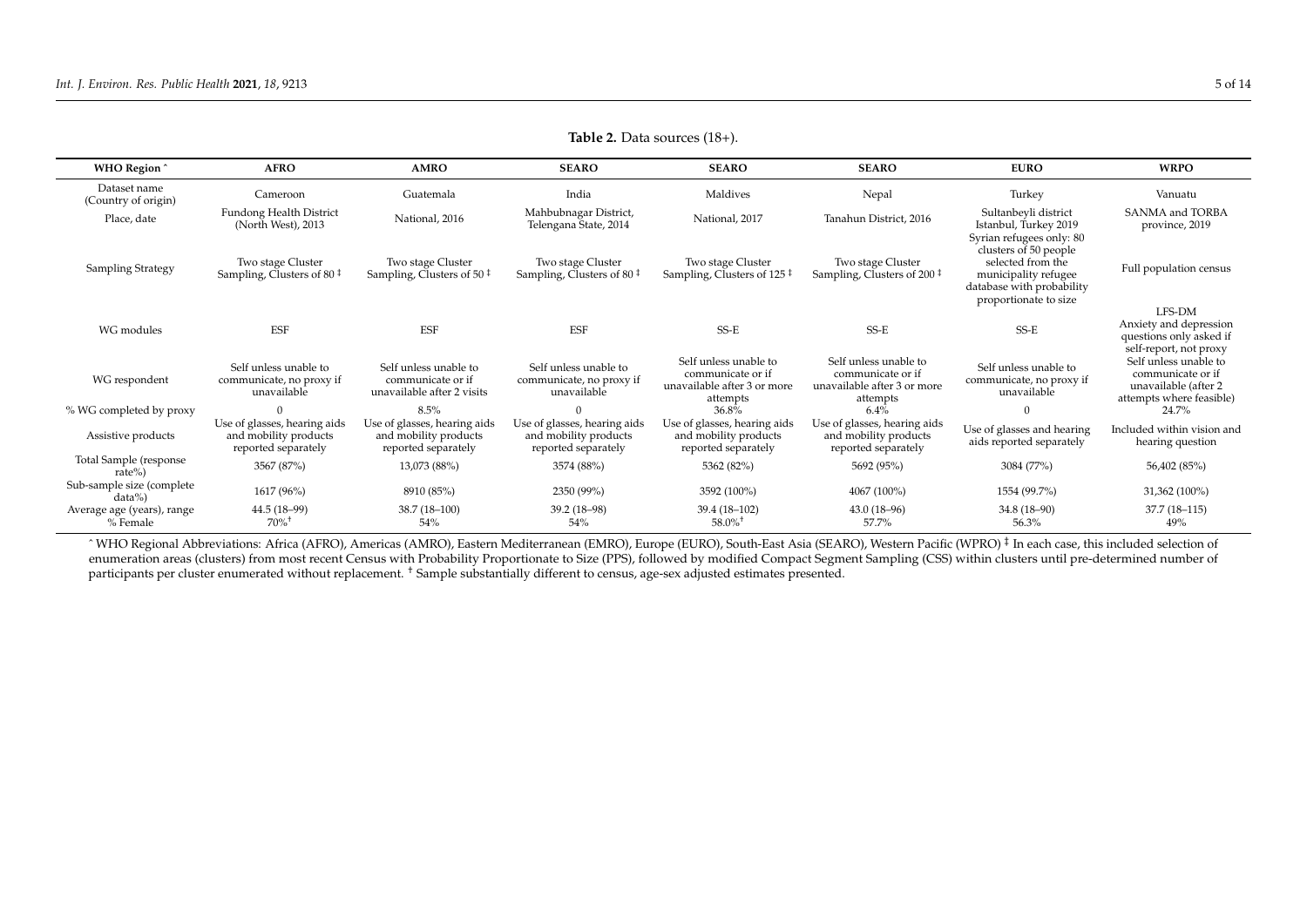The datasets include data from five of the six WHO regions and include two nationally representative samples. In Vanuatu, a population census was completed of all eligible participants across the two included provinces [\[23\]](#page-12-22). In Turkey, the sample was selected from one population sub-group only (Syrian refugees) using the municipality refugee database as the sampling frame [\[24\]](#page-12-23). All remaining surveys used two-stage cluster-based sampling from the most recent census, with clusters first selected with probability proportionate to size, and modified compact segment sampling within these to reach the desired cluster size [\[20](#page-12-19)[,23](#page-12-22)[,25](#page-13-0)[,26\]](#page-13-1).

## *2.2. Measurement of Disability*

All seven surveys used the Washington Group modules to estimate disability prevalence. The Cameroon, India and Guatemala surveys used the ESF (11 domains, optional questions not included); the Maldives, Nepal and Turkey used the SS-E (9 domains); and Vanuatu used the LFS-DM (8 domains). All surveys prioritised self-report and allowed proxy respondents where the participant was not able to communicate independently. Additional protocols allowing for the use of proxies if the participant was unavailable were included in Guatemala, Maldives, Nepal and Vanuatu only. In other settings, unavailable participants were recorded as such, and WG data was not collected for them. All surveys except Vanuatu asked about the use of assistive products or personal assistance as separate questions before asking about difficulty with the corresponding domains with or without products/assistance as appropriate. Vanuatu used the short-set style of questions for vision and hearing in which assistive product use is embedded (e.g., do you have difficulty seeing, even when wearing your glasses). All surveys except Turkey and Vanuatu included an additional question on the use of mobility products or personal assistance for mobility for completeness, which is usually only used in the ESF. Questionnaires are provided in Table S1.

#### *2.3. Data Analysis and Sample Adjustment*

Data analyses for Cameroon, India, Guatemala and Vanuatu were completed using the R *survey* package [\[27\]](#page-13-2). Analyses for the Maldives, Nepal and Turkey were completed in STATA 16.0, using the *svyset* command to account for sampling procedures [\[28\]](#page-13-3). Survey samples were self-weighting by age and sex in all settings, except Cameroon and the Maldives. Consequently, age-sex and cluster-adjusted estimates are provided for Cameroon and the Maldives, whereas cluster-only-adjusted estimates are provided for other surveys.

The *ggpubr* package in R was used to generate bubble plots depicting the proportion of the sample who met the threshold for estimating prevalence by domain in each survey, for both the standard ("a lot of difficulty" or worse) and wide thresholds ("some difficulty" or worse). Bubble circumference represents crude sample prevalence for each domain. The inner circle of each bubble represents the additional percentage point prevalence derived from each domain (i.e., "novel" participants added to the prevalence estimate), whereas the outer band represents the percentage points already identified via other domains (i.e., participant identified via multiple domains). Comparisons are stepwise by module, i.e., we added percentage point prevalence among the SS domains, then new domains of LFS-DM, SS-E and ESF, respectively.

# **3. Results**

The sample size of adults aged 18+ in the surveys ranged from 1554 in Turkey to 31,362 in Vanuatu (Table [2\)](#page-4-0). The average age of the 18+ sub-samples used in these analyses ranged between 34.8 years in Turkey and 44.5 years in Cameroon, and the response rate ranged from 77% in Turkey to 95% in Nepal. The completion of data collection by proxy varied from 0% in Cameroon, India and Turkey to 24.7% in Vanuatu.

Overall, the prevalence of disability in the population aged 18+ tended to increase as modules were included with an additional number of items (Table [3\)](#page-6-0). Based on the SS, the prevalence of disability ranged from 3.2% (95% Confidence Interval 2.9–3.6) in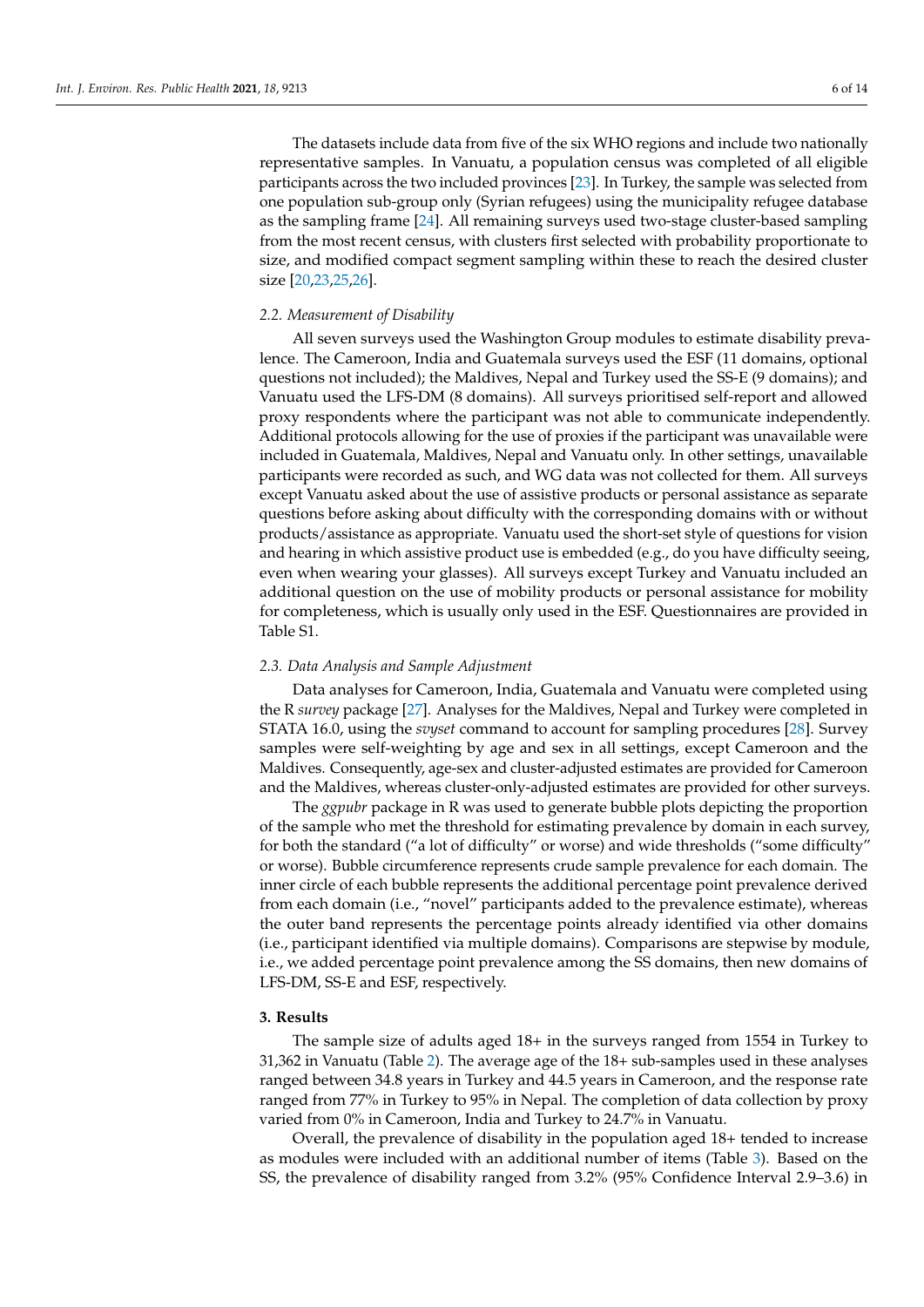Vanuatu to 14.1% (12.2–16.2) among Syrian Refugees in Turkey. Including the additional domains of anxiety and depression (LFS-DM), the point prevalence increased in all settings compared with the SS and was statistically higher in Guatemala (9.1%, 8.3–10.0), Turkey  $(21.3\%, 18.3-24.6)$  and Vanuatu  $(6.3\%, 5.5-7.2)$ . There were no significant differences in prevalence using the SS-E (additional domain of upper body strength) compared with the LFS-DM in any survey. The estimate using the ESF was significantly higher than the SS in the three countries that used this question set (Cameroon 12.9% (11.0–14.9), Guatemala 11.1% (10.2–12.1) and India 14.7% (12.5–17.2)), but not significantly higher than the LFS-DM (India) or SS-E (Guatemala).

<span id="page-6-0"></span>

| Module                             | Cameroon<br>$(n = 1617)$ | Guatemala<br>$(n = 8910)$ | India $(n = 2350)$  | Nepal<br>$(n = 4067)$ | <b>Maldives</b><br>$(n = 3592)$ | Turkey<br>$(n = 1554)$   | Vanuatu<br>$(n = 31,362)$ |
|------------------------------------|--------------------------|---------------------------|---------------------|-----------------------|---------------------------------|--------------------------|---------------------------|
|                                    | % (95% CI)               | % (95% CI)                | % (95% CI)          | % (95% CI)            | % (95% CI)                      | % (95% CI)               | % (95% CI)                |
| Short Set (6 items)                | $6.1(4.5-7.9)$           | $7.3(6.6 - 8.0)$          | $9.8(7.7-12.1)$     | $4.1(3.6-4.8)$        | 6.4(5.7–7.2)                    | $14.1(12.2 - 16.2)$      | $3.2(2.9-3.6)$            |
| Labor Force Survey<br>$(10$ items) | $8.0(6.4 - 9.9)$         | $9.1(8.3-10.0)$           | $13.2(11.1 - 15.6)$ | $4.2(3.6-4.9)$        | $8.0(7.2 - 8.9)$                | $21.3(18.3 - 24.6)$      | $6.3(5.5 - 7.2)$          |
| Short Set Enhanced<br>$(12$ items) | $8.0(6.4 - 9.9)$         | $9.3(8.5-10.2)$           | $13.2(11.1 - 15.6)$ | $4.7(4.1 - 5.4)$      | $8.4(7.6-9.4)$                  | $21.7(18.7 - 25.0)$      | $\overline{\phantom{a}}$  |
| Full ESF (17 items)                | 12.9 (11.0–14.9)         | 11.1(10.2–12.1)           | $14.7(12.5 - 17.2)$ |                       | $\overline{\phantom{0}}$        | $\overline{\phantom{a}}$ | $\overline{\phantom{a}}$  |

**Table 3.** Disability prevalence by module type—Standard threshold.

Using a wider threshold of "some" or greater functional limitations substantially increased the estimated prevalence of disability using each module, often by between 5- and 10-fold (Table [4\)](#page-6-1). For example, the SS prevalence in Cameroon increased from 6.1% (4.5–7.9) using the standard definition to 66.3% (63.2–69.4) using the wide threshold. However, at a wider threshold, there was a less clear increase in disability prevalence as WG modules with more items were used.

<span id="page-6-1"></span>

| Module                                        | Cameroon<br>$(n = 1617)$ | Guatemala<br>$(n = 8910)$ | India $(n = 2350)$  | Nepal $(n = 4067)$       | <b>Maldives</b><br>$(n = 3592)$ | Turkey<br>$(n = 1554)$   | Vanuatu<br>$(n = 31,362)$ |
|-----------------------------------------------|--------------------------|---------------------------|---------------------|--------------------------|---------------------------------|--------------------------|---------------------------|
|                                               | % (95% CI)               | % (95% CI)                | % (95% CI)          | % (95% CI)               | % (95% CI)                      | % (95% CI)               | % (95% CI)                |
| Short Set<br>$(6$ items)                      | $66.3(63.2 - 69.4)$      | $50.4(48.8-52)$           | $56.0(52.6 - 59.3)$ | $26.5(25.2 - 27.9)$      | $46.5(51.9 - 55.2)$             | $48.5(44.8 - 52.2)$      | $29(27.4 - 30.6)$         |
| Labor Force<br>Survey (10 items)              | $68.5(65.2 - 71.7)$      | $52.3(50.6 - 54)$         | $57.7(54.3 - 61.1)$ | $26.9(25.6 - 28.3)$      | $47.3(45.7 - 49.0)$             | $56.5(52.1 - 61.0)$      | $35.6(33.9 - 37.3)$       |
| Short Set<br>Enhanced<br>$(12 \text{ items})$ | 70.3 (66.9–73.6)         | $52.8(51.1 - 54.4)$       | 57.9 (54.5-61.3)    | $27.6(26.2 - 29.0)$      | $48.7(47.0 - 50.4)$             | $59.0(54.6 - 63.2)$      |                           |
| <b>Full ESF</b><br>$(17$ items)               | 71.0 (67.7–74.2)         | $53.2(51.5 - 54.9)$       | $58.4(55.1 - 61.8)$ | $\overline{\phantom{0}}$ | $\overline{\phantom{0}}$        | $\overline{\phantom{a}}$ | $\overline{\phantom{a}}$  |

**Table 4.** Disability prevalence by module type—Wider threshold.

Figure [1](#page-7-0) depicts the crude sample prevalence of limitations in each domain per survey, using both the standard and wide thresholds. At the standard threshold, *mobility*, *seeing, hearing* and *cognition* were the most commonly reported SS domains across surveys (accounting for a combined population point prevalence of between 1.3% in Nepal and 5.4% in India), with limited overlap between them. The *communication* and *self-care* domains identified the fewest participants overall, and the fewest novel participants not already identified via any other domains (between not increasing the overall prevalence at all in India and increasing it by 0.2 percentage points in Guatemala). The two additional questions related to the *upper body* domain (SS-E) identified no additional participants in Cameroon or India and few additional participants in other settings (maximum 0.4 percentage points in Turkey). Some participants identified via the *anxiety* and *depression* domains were identified elsewhere, but the prevalence of these domains was high across studies and identified particularly high numbers of additional participants in Turkey (4.9 percentage points combined across the two domains). Adding the two additional ESF domains in the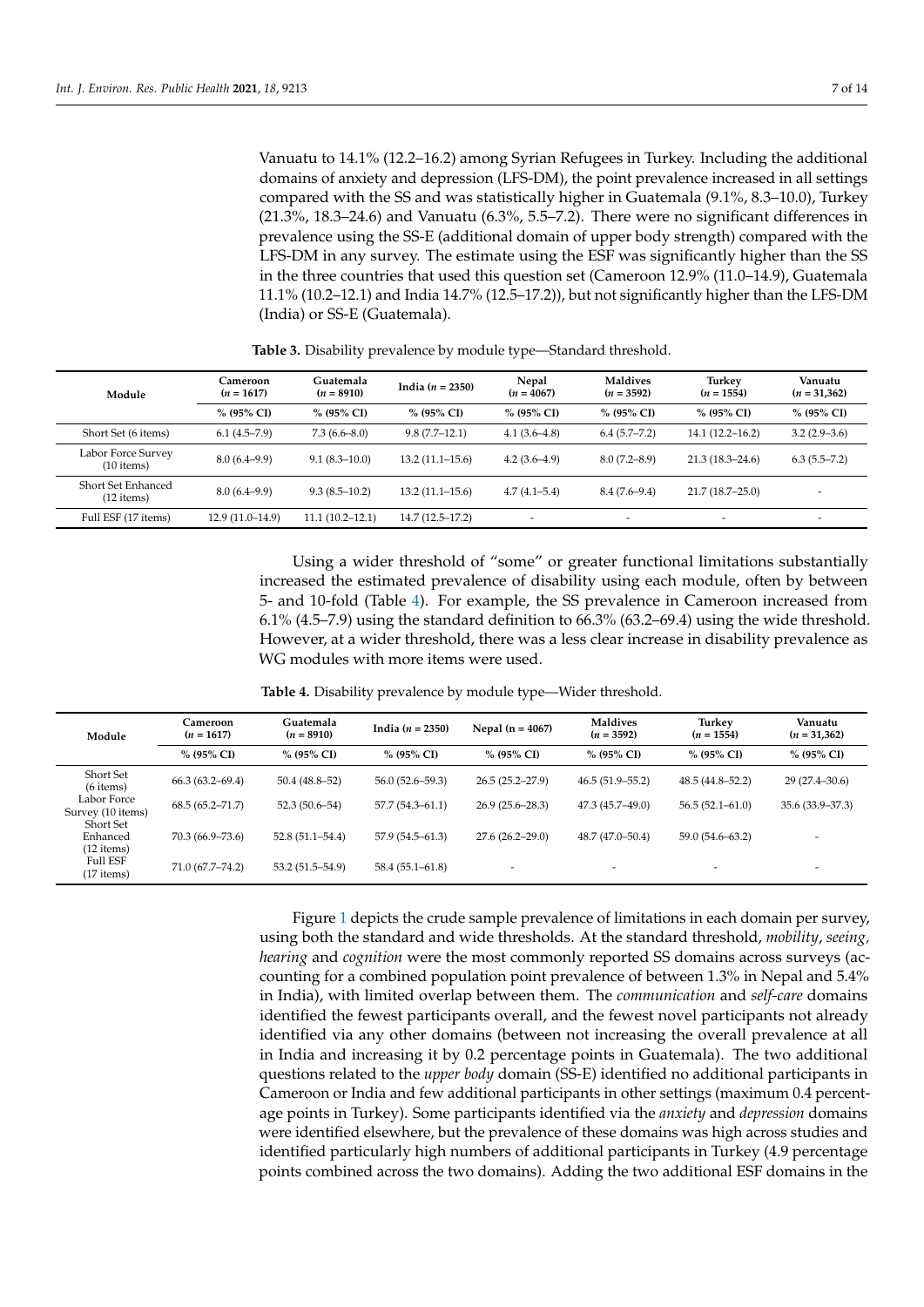<span id="page-7-0"></span>

three surveys that used this module, *pain* and *fatigue* combined added between 0.3 and 1.9 percentage points to study prevalence estimates. percentage points combined across the two domains). Adding the two additional ESF domains in the three surveys that used this module, *pain* and *fatigue* combined added be-

**Figure 1.** Reported difficulties in domains using standard and wide thresholds. **Figure 1.** Reported difficulties in domains using standard and wide thresholds.

Using the wider threshold, there was substantially greater overlap between the re-Using the wider threshold, there was substantially greater overlap between the reported difficulties with domains in all surveys. The prevalence of functional limitations ported difficulties with domains in all surveys. The prevalence of functional limitations related to *seeing*, *hearing* and *mobility* were still high compared with other domains (up to related to *seeing*, *hearing* and *mobility* were still high compared with other domains (up to 39.8% reporting "some" or greater difficulty with *mobility* in Cameroon and 30.4% reporting "some" or greater difficulty *seeing* in India). However, approximately two-thirds of responders in each dataset reported difficulties with additional domains as well. The proportion of the population reporting "some" or greater difficulty with *cognition* was much higher than "a lot" of difficulty in each survey—ranging between 8.7% in Vanuatu (of which 3.6% were novel) and 33.8% in Cameroon (of which 8.3% were novel). The proportion of the population reporting wider thresholds of *anxiety*—up to 26.7% in Turkey and 8.5% in India—and *depression*—13.3% in Turkey and 6.8% in India—was variable. The reported difficulties were higher for all remaining domains than at the standard threshold, however, few novel participants were included in each domain as a result.

Alternative combinations of items to existing modules may come closer to the esti-Alternative combinations of items to existing modules may come closer to the estimated prevalence from the full ESF. Replacing the *communication* and *self-care* domains in mated prevalence from the full ESF. Replacing the *communication* and *self-care* domains in the short set with the two affect domains, would generate prevalence estimates of between the short set with the two affect domains, would generate prevalence estimates of between 8.1% (6.4–10.0) in Cameroon and 13.1% (10.9–15.5) in India (Table 5). F[or](#page-8-0) 8 items, the combination of seeing, hearing, mobility, cognition, anxiety, depression, pain and fatigue, produces disability prevalence estimates of 13.0% (11.1–15.1) in Cameroon, 10.8% (9.9 0 11.8) in Guatemala and 14.5% (12.3-16.9) in India (combination not available for other datasets).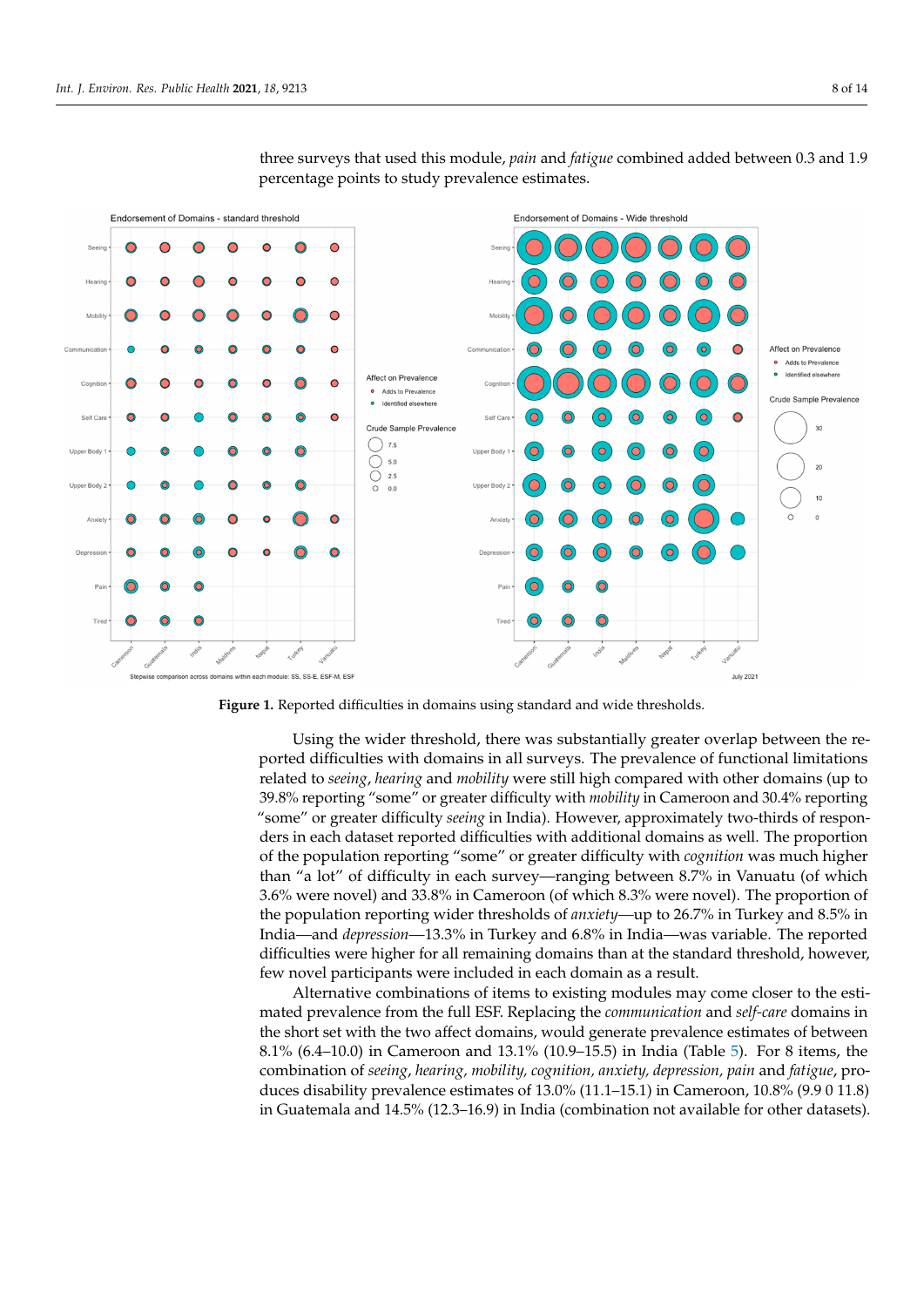<span id="page-8-0"></span>

| <b>Domains</b>       | Cameroon ( <i>n</i> =<br>1617) | Guatemala<br>$(n = 8910)$ | India $(n = 2350)$  | <b>Nepal</b><br>$(n = 4067)$ | <b>Maldives</b><br>$(n = 3592)$ | Turkey<br>$(n = 1554)$   |
|----------------------|--------------------------------|---------------------------|---------------------|------------------------------|---------------------------------|--------------------------|
|                      | % (95% CI)                     | % (95% CI)                | % (95% CI)          | % (95% CI)                   | % (95% CI)                      | % (95% CI)               |
| 6 Items              | $8.1(6.4-10.0)$                | $8.9(8.1 - 9.8)$          | $13.1(10.9-15.5)$   | $3.9(3.3-4.5)$               | $7.9(7.1 - 8.8)$                | $21.2(18.2 - 24.5)$      |
| 8 Items <sup>2</sup> | $13.0(11.1 - 15.1)$            | $10.8(9.9-11.8)$          | $14.5(12.3 - 16.9)$ | $\overline{\phantom{0}}$     | -                               | $\overline{\phantom{0}}$ |

**Table 5.** Disability prevalence by alternative question sets—Standard threshold.

<sup>1</sup> Seeing, Hearing, Mobility, Cognition, Anxiety, Depression. <sup>2</sup> Seeing, Hearing, Mobility, Cognition, Anxiety, Depression, Pain and Fatigue.

We disaggregated the estimates of limitations *seeing*, *hearing* and *mobility* by assistive product/support use in the six surveys that collected this separately (Supplementary Material Table S2. Broadly, we found that the proportion of the population who reported "some" or greater difficulty *seeing* was higher among those who wore glasses (while wearing them) compared to those who didn't in several surveys, but this trend was not observed at a higher threshold of "a lot" of difficulty. Among people who reported using mobility equipment or the support or another person, the majority reported some or greater difficulty with *mobility* even while using equipment/support, which was much higher than among people who did not report using mobility equipment/support. The reported use of hearing aids was too low to complete any further analyses.

#### **4. Discussion**

#### *4.1. Key Findings*

The prevalence estimates from the 7 surveys ranged considerably from 3.2% (2.9–3.6) in Vanuatu to 14.1% (12.2–16.2) in Turkey, using the Short Set (SS) standard threshold, and between 11.1% (10.2–12.1) in Guatemala and 14.7% (12.5–17.2) in India using the Extended Set (ESF) standard threshold. Using a wider threshold resulted in between a 5- and 10-fold increase in the proportion of the population included in the estimate and diminished the differences between estimates from different modules. Certain domains captured more "new" participants with functional limitations (i.e., who were not captured by any other domain) than others and people who reported wearing glasses or using mobility products/assistance were more likely to report "some" or "a lot" (mobility only) of difficulty with the corresponding domain, even when using their assistive devices/support.

# *4.2. Accounting for Variability in Prevalence Estimates*

Our analyses highlight the variability in estimates generated using the WG tools in different settings, even when deployed in a standardised way in the same population agegroup. These differences emphasise both contextual and methodological factors affecting the frequency of reported functional limitations in different settings. Contextually, across the included surveys, the short set prevalence was lowest in Vanuatu, where the population is relatively young. Low disability prevalence estimates have been observed in several other Pacific Island countries with similar demographic profiles [\[29](#page-13-4)[,30\]](#page-13-5). In contrast, the prevalence was highest among Syrian refugees in Turkey, driven largely by the high prevalence of anxiety and depression as may be expected in a conflict-affected, displaced population [\[23,](#page-12-22)[31\]](#page-13-6). Mitra and Yap (2021) reported similar variability in outputs [\[21\]](#page-12-20). The authors present a median prevalence of functional limitations for adults 15 and older of 2.5% at the standard threshold, with wide variation across countries (a range from 0.8% in Vanuatu to 12.2% in Columbia). Notably, a wider threshold of "any functional limitation" is used to describe the median prevalence of 12.6% across studies in the report's executive summary. Further highlighting the methodological nuance, the Vanuatu 2009 Census included in the report used a four-question tool with different response options to the standard SS, generating a much lower estimate than our Vanuatu study.

In terms of methodological differences, higher estimates were derived across our datasets using the SS-E and ESF compared to the SS within surveys, on account of the additional domains captured in the latter tools. Considering the spectrum of functioning and functional limitations as described in the ICF, this is to be expected. In particular,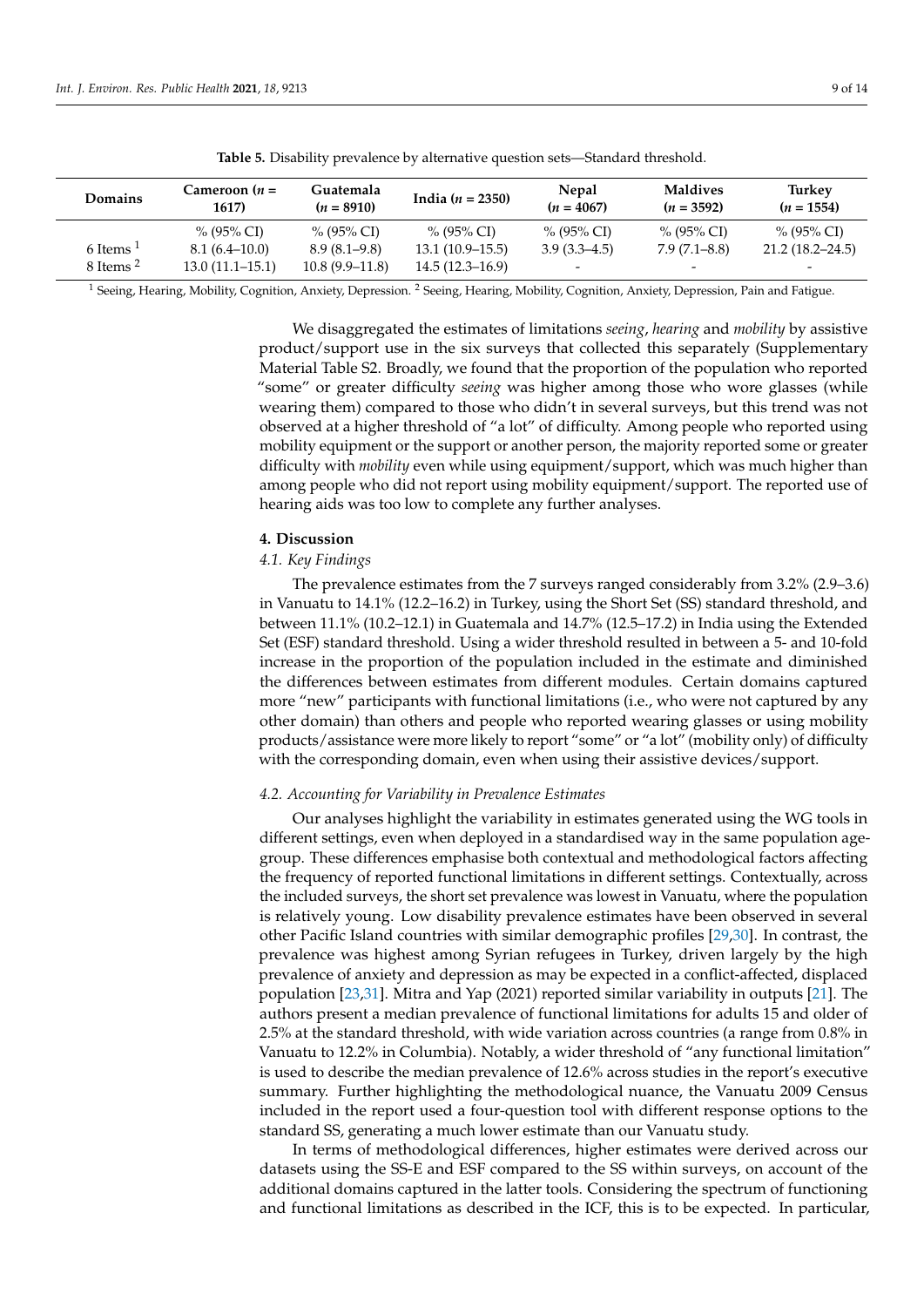the inclusion of *anxiety*, *depression*, *pain* and *fatigue* identified a greater proportion of new participants—who would otherwise be excluded from prevalence estimates—compared to two of the short set domains (*communication* and *self-care*). This underlines the advantage of utilising the expanded modules where possible and determining the added-value of specific domains—particularly those that do not "add" to the prevalence estimates. Additionally, it brings into question whether the current SS includes the most pertinent domains to capture the majority of persons with disabilities, as it intends. In particular, mental health conditions are not only common, but can also be more stigmatising than some SS domains, resulting in greater barriers to participation or implications on wellbeing [\[32](#page-13-7)[,33\]](#page-13-8). Similarly, chronic pain or fatigue are largely absent from the discourse around disability inclusion, despite evidence of their high prevalence and association with both functional limitations and participation restrictions in LMICs [\[34](#page-13-9)[,35\]](#page-13-10).

Estimates using the wider threshold for each module were substantially higher across all surveys compared to the standard threshold (maximum 71.0%, 67.7–74.2 for the ESF in Cameroon). We have previously reported positive correlation between reporting "some" difficulty and having mild or worse clinical impairments benefiting from intervention in respective domains, and mixed findings on the relationship between reporting "some" difficulty and reporting participation restrictions [\[20](#page-12-19)[,23\]](#page-12-22). Considering the high proportion of each sample reporting "some" or greater difficulty across domains who may potentially benefit from support or accommodation, presentation of this threshold (potentially described as the population *at risk* of disability) alongside the standard estimate may be valuable.

We disaggregated outputs for people who did, and did not, report using assistive products in the datasets that asked this separately. These findings identified a trend towards increased use of assistive devices/support correlating with increased prevalence estimates in the relevant domain. Few people accessed hearing aids but for vision and mobility, this may relate to the availability of poor-quality assistive products that do not improve functioning for people with difficulties in the relevant domain. As the mobility question includes "support", and given that the coverage of appropriate, locally manufactured assistive products for mobility support is generally low across LMICs, this may also reflect a mix of manufactured products, non-standard products and informal support from family or community members [\[36](#page-13-11)[,37\]](#page-13-12). Further work is needed to understand how the reported use of assistive products affects prevalence estimates, particularly in the short set where this is embedded into the relevant question for the *seeing* and *hearing* domains. Given variability in usage and the need for better data on assistive device use in LMICs, it may be preferable to disentangle assistive device use from the SS and report the use of devices separately [\[37\]](#page-13-12).

Our results potentially flag differences related to application of the modules, too. The lowest prevalence estimates were found in Vanuatu and Nepal where there were higher proportions of proxy reporting, while higher estimates were found in those surveys that used self-report only. Similarly, a recent secondary analysis of three Demographic and Health Survey datasets in South Africa, Uganda and Mali identified significant underreporting of functional limitations by proxies, particularly in non-observable domains [\[38\]](#page-13-13). The same study also suggested that communication difficulties may be over-reported in comparison to self-report. These discrepancies will affect prevalence outputs and may be important, given the tendency for many household surveys and censuses to rely on household head reports, which may therefore lead to underestimates of prevalence [\[39](#page-13-14)[,40\]](#page-13-15).

## *4.3. Reflecting on 15% and Disability Data Collection Approaches in Population-Based Surveys*

Across the different studies in our analyses, the ESF estimates using the standard threshold provided the closest estimates to the World Report's 15%. It is important to acknowledge the divergence in approaches underlying these estimates, and that the 15% estimate does not represent a "ground truth" or gold standard to which newer outputs should be compared. To arrive at 15% in the World Report, complex statistical techniques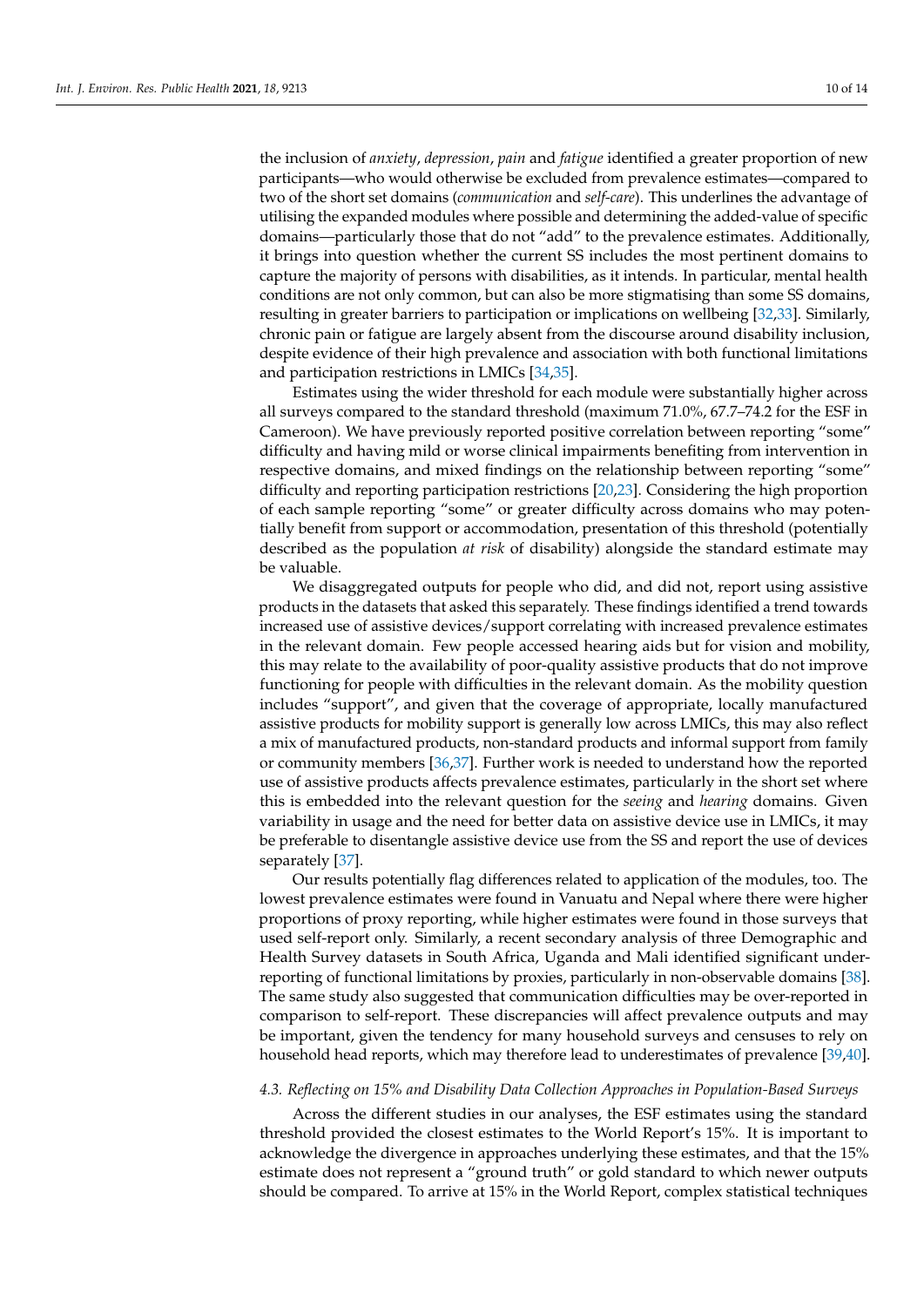were used to transform the WHS composite scores across domains into a cumulative distribution, before a post hoc binary threshold for "disabled" was applied, based on the average score of respondents reporting a range of health conditions (e.g., asthma) commonly associated with functional limitation [\[4\]](#page-12-4). Such an *a posteriori* classification of disability based on response distribution is also used in the WHO's Model Disability Survey (MDS) [\[41\]](#page-13-16). This approach provides a comprehensive description of the continuum of functioning across a given population, reflecting the contextual factors in that population's respective environment. However, it requires considerable statistical competency and does not allow for the application of classifications during data collection that may be useful (for example, to collect more detailed data on those who meet the disability threshold or to

Mitra (2017) converted WG responses in four datasets into a composite "functional score", based on respondents' combined score across the six SS questions. This numeric score was then regressed against various indicators of individual and household wellbeing, such as work and food insecurity, identifying associations between multidimensional poverty and functioning [\[17\]](#page-12-16). Disability prevalence in the study was estimated using the standard threshold approach, rather than by using the "functional score" to model an alternative that was aligned with the WHO approach.

Alternatively, in the UK and Europe, where the definition of disability in legislation includes participation restrictions, short tools such as the UK Equality Act Disability Definition (EADD) and the Global Activity Limitation Instrument (GALI) are common in household surveys. These tools provide outputs on the prevalence of long-term health conditions that reduce respondents' "ability to carry out day to day activities" [\[42\]](#page-13-17). A recent UK study estimated 28% prevalence of disability using the EADD, compared with 9% and 13% using the standard thresholds for the SS and ESF, respectively [\[42\]](#page-13-17). However, such tools do not provide data on specific functional limitations which may be useful for planning and prioritising need, and do not capture whether the use of assistive products is included in the individual's response.

## *4.4. Implications for Disability Prevalence Measurement*

refer those with unmet needs to services).

Considerable efforts and advances have been made by stakeholders to harmonise population-based disability data collection using the WG tools, which are simple to use and analyse, aligned with the UNCRPD and the ICF and appropriate for disaggregation of the SDGs. These achievements are laudable and have greatly progressed the feasibility and comparability of disability data collection, particularly in LMICs. However, there are numerous differentiators among the WG modules and in their use that affect outputs derived from them. It is important that collectors and users of disability data understand what the WG tools are capturing, the implication of using different modules and different applications, and what is missed. Additionally, that the methodological approach using the WGs is divergent from the modelling used to generate the often-quoted 15% global prevalence of disability and will consequently generate dissimilar outputs [\[18\]](#page-12-17).

Importantly, our findings suggest that the current set of domains in the SS may be sub-optimal in identifying the majority of people with functional limitations at risk of participation restrictions. In particular, our findings suggest that the *communication* and *selfcare* domains are of limited value in identifying additional members of the population with limitations not already identified elsewhere. Instead, a preferable six-item set to capture the majority of functional limitations without including redundant or optional questions may be *seeing*, *hearing, mobility, cognition, anxiety* and *depression,* ideally with separate questions (not integrated) to capture use of products for *vision*, *hearing* and *mobility*, respectively. In circumstances where resources allow, increasing this to eight items and including *pain* and *fatigue* would identify close to the proportion identified in the ESF but with 50% fewer items overall. The testing of these combinations, including the time each suggested question set would take to administer, would be of value. Further formal assessment of the implications of proxy report for the WG tools is also needed, disaggregated by domain. Moreover,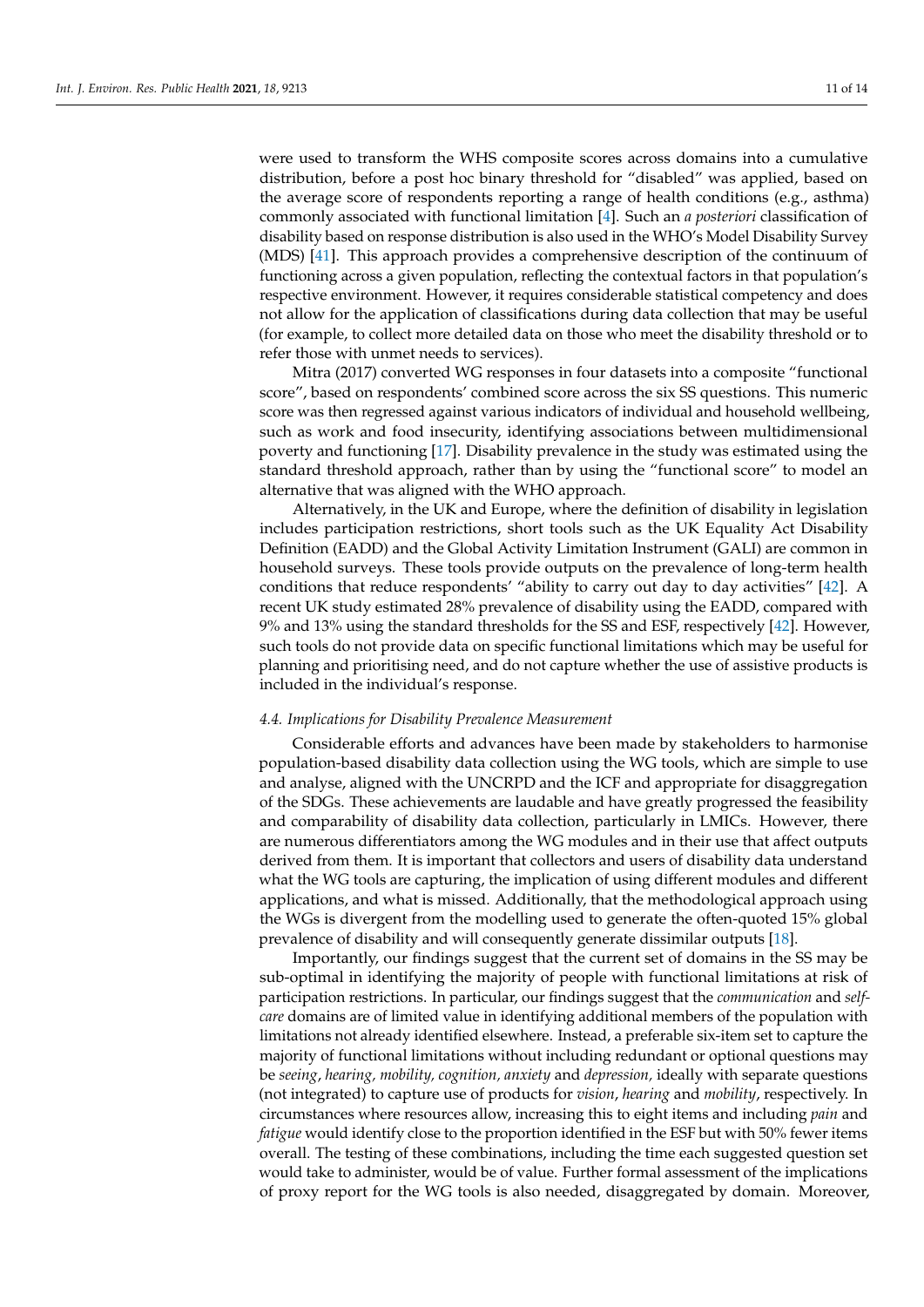the proportion of data completed by proxy report and the proportion of the population included using the wider threshold should also be presented as standard.

Updated global estimates using the WG tools are perhaps also merited, considering the divergence in methodologies since the World Report was published, the variation in estimates produced using the WG tools and shifting demographics. An *a posteriori* analysis of available WG data, triangulated with reported participation restrictions where available, may support this study and shed further light on optimum cut-offs and whether these vary by context.

# *4.5. Strengths and Limitations*

Over 53,000 adults from 7 LMICs are included in these secondary analyses, providing rich comparative data on disability prevalence using the WG tools. Through disaggregating estimates by threshold, module and domain, we have been able to systematically interrogate and reflect on the outputs. However, our analyses are restricted to the adult population in each setting. In addition, while we estimated the effects of assistive products, we did not address other contextual factors, or the association between reported limitations and impairments or participation restriction. Finally, the data available did not allow us to attempt to replicate Rasch modelling techniques and compare outputs using this approach.

#### **5. Conclusions**

The Washington Group tools are extremely valuable in promoting harmonised populationbased data collection on disability. It is important that collectors and users of disability data using the WG tools are aware of the implications of the use of different modules and thresholds and recognise the added value of different domains. We recommend that alternate combinations of domains (6-item: *seeing*, *hearing*, *mobility*, *cognition*, *anxiety*, *depression*; 8-item: plus *pain*, *fatigue*) are tested to capture a greater proportion of people with functional limitations without substantially increasing the module length. Additionally, we recommend that the following is reported separately as standard: a "wide" threshold, not conflated with disability prevalence; the proportion of responses completed by proxy; and the proportion of the population using assistive products.

**Supplementary Materials:** The following are available online at [https://www.mdpi.com/article/](https://www.mdpi.com/article/10.3390/ijerph18179213/s1) [10.3390/ijerph18179213/s1,](https://www.mdpi.com/article/10.3390/ijerph18179213/s1) Table S1: Washington Group Tools as used in each of the included surveys, Table S2: Prevalence of functional limitations among subpopulations with and without assistive products.

**Author Contributions:** Conceptualisation, I.M. and H.K.; methodology, I.M., A.H.B., L.M.B., T.B., C.D., S.H., S.N., G.M., A.O., J.O., J.N., A.P., S.P. and H.K.; formal analysis, I.M., S.P. and L.M.B.; writing, I.M.; reviewing and editing, I.M., A.H.B., L.M.B., T.B., C.D., S.H., S.N., G.M., A.O., J.O., J.N., T.S., A.P., S.P. and H.K. All authors have read and agreed to the published version of the manuscript.

**Funding:** This secondary analysis received no external funding. The original surveys which generated the data analysed for this paper were funded as follows: India and Cameroon: CBM Germany (LSHTM grant number: ITCRRH71); Guatemala: CBM Latin America and CBM Germany and CONADI Guatemala (the National Council on Disability); Nepal: Department of Foreign Affairs and Trade, Australian Government (LSHTM grant number: 71687); the Maldives: the International Initiative for Impact Evaluation (3ie), (LSHTM Grant Number PW3.11.MDV.IE); Turkey: United States Department of State to Relief International; Vanuatu: the Department of Foreign Affairs and Trade, Australian Government Water for Women Fund (Grant number 302).

**Institutional Review Board Statement:** The data analysed in this study were from studies conducted according to the guidelines of the Declaration of Helsinki and approved by the relevant ethics committees from each of the study countries.

**Informed Consent Statement:** Informed consent was obtained from all subjects involved in the study.

**Data Availability Statement:** We are unable to make the databases publicly available as we did not have participant consent for this. We can, however, share the databases with researchers upon request.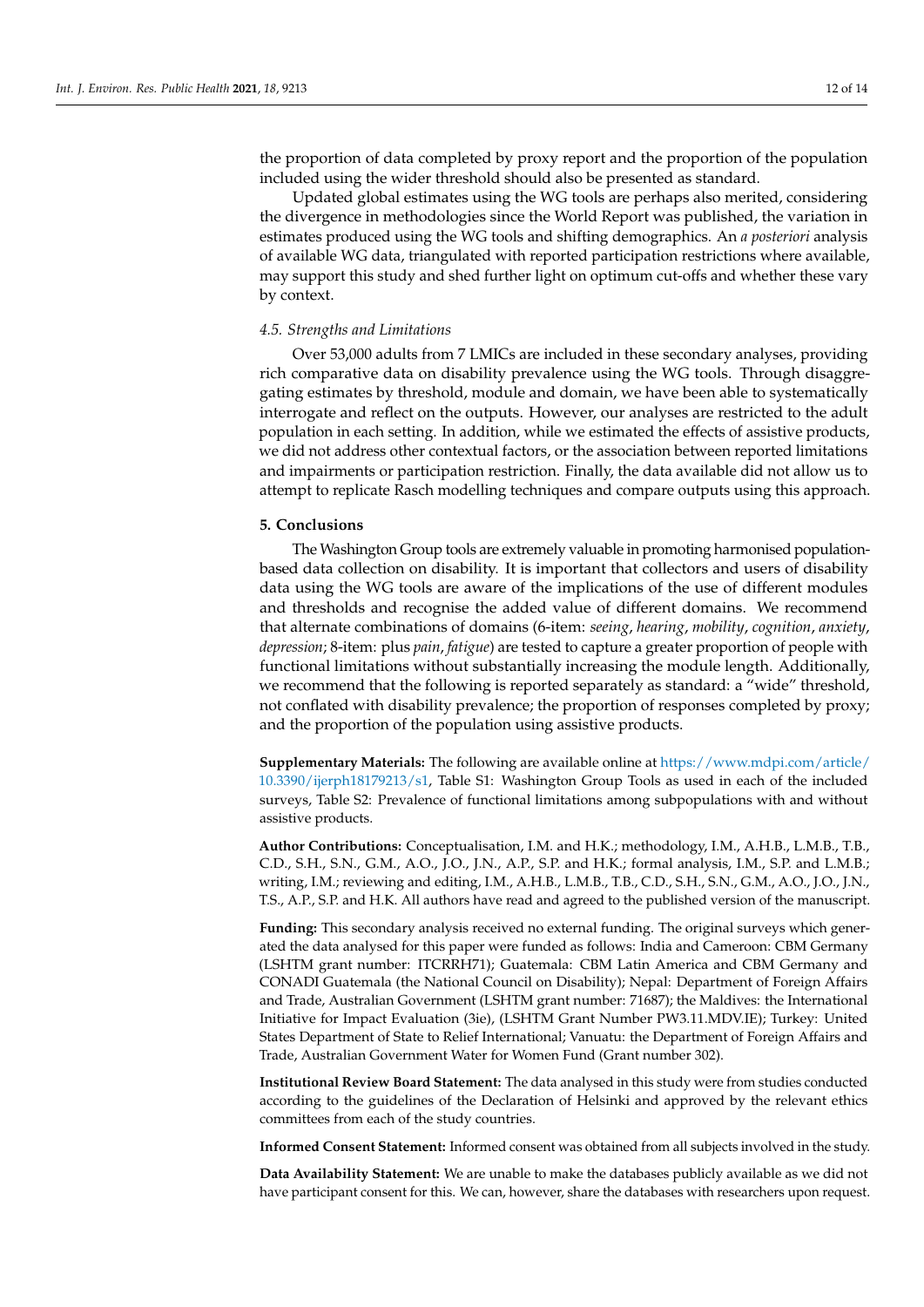**Acknowledgments:** The authors wish to acknowledge the many collaborators involved in the funding, design and implementation of each of the surveys used in this secondary analysis and their institutions. We also wish to acknowledge the survey teams and, crucially, the 53,452 participants across 7 surveys who gave up their time to contribute data to the studies. Acknowledgement of collaborators and participants does not imply endorsement.

**Conflicts of Interest:** The authors declare no conflict of interest.

## **References**

- <span id="page-12-0"></span>1. World Health Organisation. *International Classification of Functioning, Disability and Health*; World Health Organization: Geneva, Switzerland, 2001.
- <span id="page-12-1"></span>2. United Nations. *Convention of the Rights of Persons with Disabilities and Optional Protocol*; United Nations: New York, NY, USA, 2006.
- <span id="page-12-2"></span>3. Groce, N.E. Global disability: An emerging issue. *Lancet Glob. Health* **2018**, *6*, e724–e725. [\[CrossRef\]](http://doi.org/10.1016/S2214-109X(18)30265-1)
- <span id="page-12-4"></span>4. World Health Organization. *World Report on Disability 2011*; World Health Organization: Geneva, Switzerland, 2011.
- <span id="page-12-3"></span>5. Saran, A.; White, H.; Kuper, H. Evidence and gap map of studies assessing the effectiveness of interventions for people with disabilities in low-and middle-income countries. *Campbell Syst. Rev.* **2020**, *16*, e1070. [\[CrossRef\]](http://doi.org/10.1002/cl2.1070)
- <span id="page-12-5"></span>6. Kuper, H.; Heydt, P. *The Missing Billion: Access to Health Services for 1 Billion People with Disabilities*; London School of Hygiene & Tropical Medicine: London, UK, 2019. Available online: [https://www.lshtm.ac.uk/research/centres/international-centre](https://www.lshtm.ac.uk/research/centres/international-centre-evidence-disability/missing-billion)[evidence-disability/missing-billion](https://www.lshtm.ac.uk/research/centres/international-centre-evidence-disability/missing-billion) (accessed on 21 March 2021).
- <span id="page-12-6"></span>7. Rose, B. WeThe15: 'Game-changer' Plan for 1.2 bn Disabled People. *BBC News*. 2021. Available online: [https://www.bbc.co.uk/](https://www.bbc.co.uk/news/disability-58231022) [news/disability-58231022](https://www.bbc.co.uk/news/disability-58231022) (accessed on 24 August 2021).
- <span id="page-12-7"></span>8. Madans, J.H.; Loeb, M. Methods to improve international comparability of census and survey measures of disability. *Disabil. Rehabil.* **2013**, *35*, 1070–1073. [\[CrossRef\]](http://doi.org/10.3109/09638288.2012.720353)
- <span id="page-12-8"></span>9. Madans, J.H.; Loeb, M.E.; Altman, B.M. Measuring disability and monitoring the UN Convention on the Rights of Persons with Disabilities: The work of the Washington Group on Disability Statistics. *BMC Public Health* **2011**, *11*, S4. [\[CrossRef\]](http://doi.org/10.1186/1471-2458-11-S4-S4)
- <span id="page-12-9"></span>10. Madans, J.; Loeb, M.E.; Eide, A.H. Measuring disability and inclusion in relation to the 2030 Agenda on Sustainable Development. *Disabil. Glob. South* **2017**, *4*, 1164–1179.
- <span id="page-12-10"></span>11. Groce, N.E.; Mont, D. Counting disability: Emerging consensus on the Washington Group questionnaire. *Lancet Glob. Health* **2017**, *5*, e649–e650. [\[CrossRef\]](http://doi.org/10.1016/S2214-109X(17)30207-3)
- <span id="page-12-11"></span>12. Global Partnership for Sustainable Development Data. In Proceedings of the Inclusive Data Charter: Everybody Counts, Bangkok, Thailand, 18 October 2018.
- <span id="page-12-12"></span>13. Loeb, M.; Cappa, C.; Crialesi, R.; De Palma, E. Measuring child functioning: The Unicef/Washington Group Module. *Salud Pública México* **2017**, *59*, 485–487. [\[CrossRef\]](http://doi.org/10.21149/8962)
- <span id="page-12-13"></span>14. Washington Group on Disability Statistics. Conceptual Framework (Webpage). Available online: [https://www.washingtongroup](https://www.washingtongroup-disability.com/about/conceptual-framework/)[disability.com/about/conceptual-framework/](https://www.washingtongroup-disability.com/about/conceptual-framework/) (accessed on 10 June 2021).
- <span id="page-12-14"></span>15. Groce, N.E. Which one to use? In *The Washington Group Questions or The Model Disability Survey*; UCL Disability Research Centre, Department of Epidemiology and Public Health, University College London: London, UK, 2019. Available online: [https://www.ucl.ac.uk/epidemiology-health-care/sites/iehc/files/the\\_washington\\_group\\_questions\\_and\\_the\\_model\\_](https://www.ucl.ac.uk/epidemiology-health-care/sites/iehc/files/the_washington_group_questions_and_the_model_disabilty_survey_-_groce_-_ucl_-_18-2-19_-_version_for_publication_0.pdf) [disabilty\\_survey\\_-\\_groce\\_-\\_ucl\\_-\\_18-2-19\\_-\\_version\\_for\\_publication\\_0.pdf](https://www.ucl.ac.uk/epidemiology-health-care/sites/iehc/files/the_washington_group_questions_and_the_model_disabilty_survey_-_groce_-_ucl_-_18-2-19_-_version_for_publication_0.pdf) (accessed on 10 June 2021).
- <span id="page-12-15"></span>16. Altman, B.M. *International Measurement of Disability: Purpose, Method and Application*; Springer: Berlin/Heidelberg, Germany, 2016.
- <span id="page-12-16"></span>17. Mitra, S. *Disability, Health and Human Development*; Palgrave Macmillan: London, UK, 2018.
- <span id="page-12-17"></span>18. Mont, D. *Differences in Reported Disability Prevalence Rates: Is Something Wrong If I Don't Get 15%?* Washington Group on Disability Statistics Blog: Washington, DC, USA, 2019.
- <span id="page-12-18"></span>19. Prynn, J.; Polack, S.; Mactaggart, I.; Banks, L.; Hameed, S.; Dionicio, C.; Neupane, S.; Murthy, G.; Oye, J.; Naber, J.; et al. Disability among Older People: Analysis of Data from Disability Surveys in Six Low- and Middle-Income Countries. *Int. J. Environ. Res. Public Health* **2021**, *18*, 6962. [\[CrossRef\]](http://doi.org/10.3390/ijerph18136962)
- <span id="page-12-19"></span>20. Mactaggart, I. Measuring Disability in Population-Based Surveys: The Relationship between Clinical Impairments, Self-Reported Functional Limitations and Equal Opportunities in Two Low and Middle Income Country Settings. Ph.D. Thesis, London School of Hygiene & Tropical Medicine, London, UK, 2018.
- <span id="page-12-20"></span>21. Mitra, S.; Yap, J. *The Disability Data Report, in Data Initiative*; Fordham Research Consortium on Disability: New York, NY, USA, 2021.
- <span id="page-12-21"></span>22. Mactaggart, I.; Cappa, C.; Kuper, H.; Loeb, M.; Polack, S. Field testing a draft version of the UNICEF/Washington Group Module on child functioning and disability. Background, methodology and preliminary findings from Cameroon and India. *Alter* **2016**, *10*, 345–360. [\[CrossRef\]](http://doi.org/10.1016/j.alter.2016.09.003)
- <span id="page-12-22"></span>23. Mactaggart, I.; Baker, S.; Bambery, L.; Iakavai, J.; Kim, M.J.; Morrison, C.; Poilapa, R.; Shem, J.; Sheppard, P.; Tanguay, J.; et al. Water, women and disability: Using mixed-methods to support inclusive WASH programme design in Vanuatu. *Lancet Reg. Health West. Pac.* **2021**, *8*, 100109. [\[CrossRef\]](http://doi.org/10.1016/j.lanwpc.2021.100109)
- <span id="page-12-23"></span>24. Boggs, D.; Atijosan-Ayodele, O.; Yonso, H.; Scherer, N.; O'Fallon, T.; Deniz, G.; Volkan, S.; Örücü, A.; Pivato, I.; Beck, A.H.; et al. Musculoskeletal impairment among Syrian refugees living in Sultanbeyli, Turkey: Prevalence, cause, diagnosis and need for related services and assistive products. *Confl. Health* **2021**, *15*, 1–14. [\[CrossRef\]](http://doi.org/10.1186/s13031-021-00362-9)